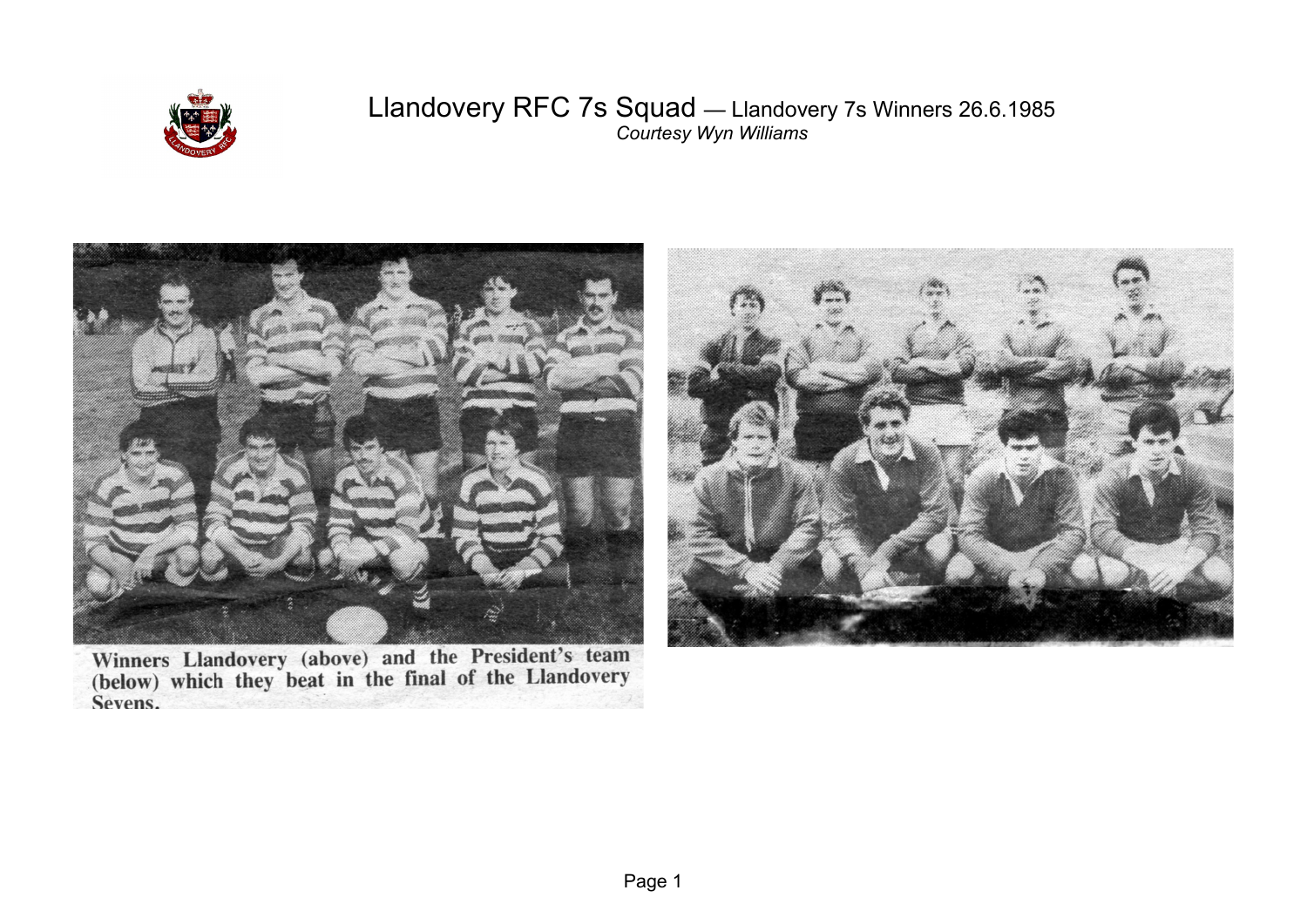

## Llandovery RFC 7s Squad — Llandovery 7s Winners 26.6.1985 *Courtesy Wyn Williams*

Llandovery R.F.C.'s Sevens Tournament took place in brilliant sunshine on Monday. The fine weather meant a dry ball and a glut of tries for the large crowd to enjoy.

Amman United and holders Cwmgors were both steamrollered in the semis although Amman derived sweet consolation from their comfortable (16-0) victory over arch rivals Brynamman.

In a final described by club president Dr. Tyssul Williams as "one of the best ever played at the ground", Llandovery overcame the Presidents VII by 31-26. The Presidents included Wales B international Geraint John, Ian George ex-London Welsh, Jeremy Evans formerly of Llanelli and Aled and Gareth Williams. They took the lead in the opening moments with a try in the corner by Aled Williams.

Llandovery swiftly replied through an incisive break by Alun Thomas, his effort was converted by Carwyn Williams.

The home side added to their tally with a Nigel Clarke try, Williams again on target with the kick. Carwyn Davies, the "Llandovery flier", raced over for an unconverted try to stretch the lead to twelve points. But any complacency was swiftly shattered when Ian George scored a spectacular solo try for the visitors, again John added the conversion.

The second half opened in thrilling fashion with two superb Alun Thomas tries, both of them converted by the dependable Williams. Play switched from end to end, Geraint John scored another try which he also converted.

Some shoddy Llandovery passing allowed John to intercept for another try. although this time he was off target with the kick.

Another interception, this time by Aled Williams and some rapid inter-passing between him and John culminated in a great try for the Swansea outside-half. George converted and there was a meagre two points between the teams.

But in the dying moments the Presidents were penalised for not releasing, Williams added the penalty points to clinch a deserved victory.

Llandovery's Alun Thomas, the scorer of three tries in the final was voted player of the tournament.

A great day for the host club, albeit for one disappointment. This came when Llandovery C.P. School lost their Under 11's challenge match 16-6 to Blaengwrach.